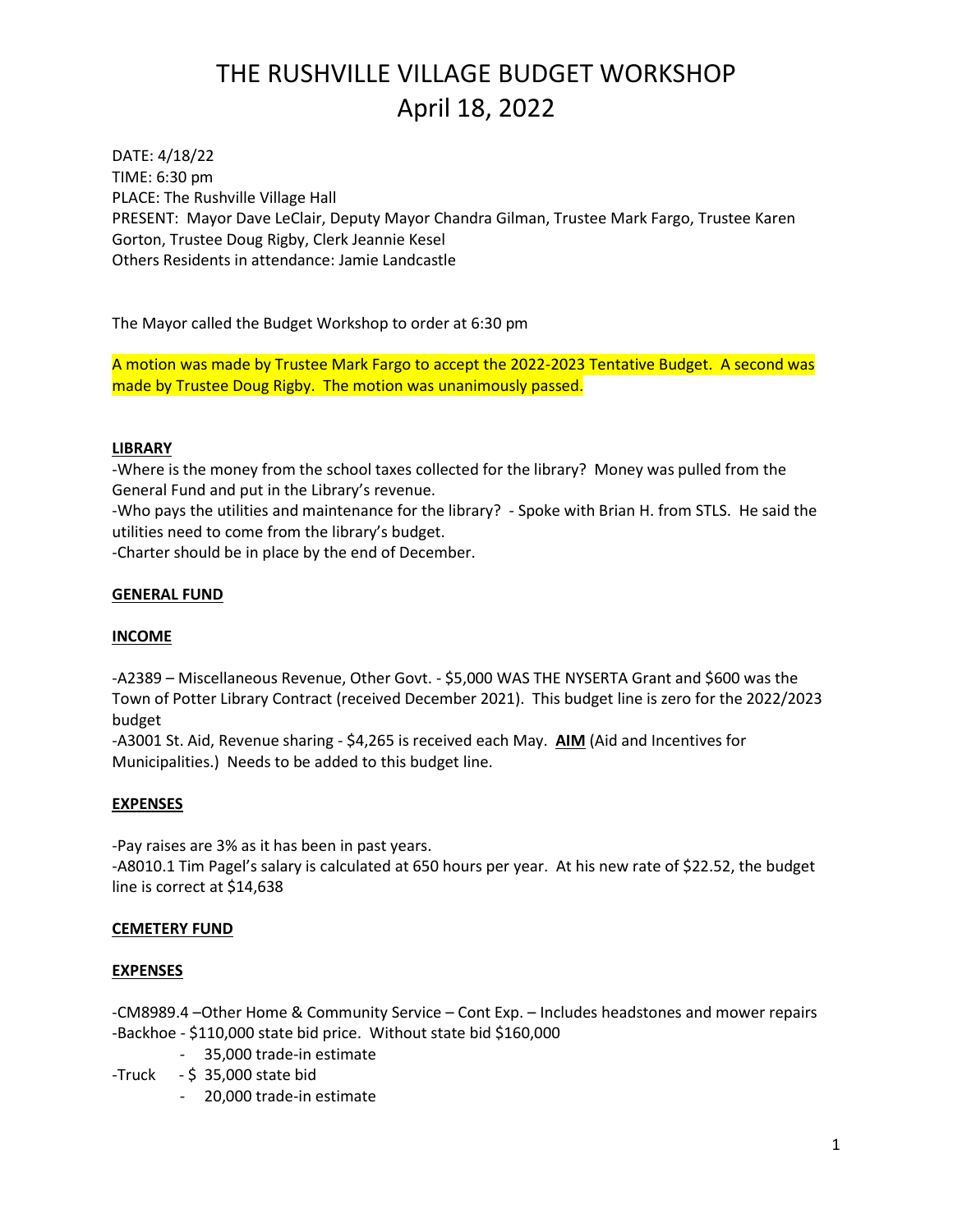## THE RUSHVILLE VILLAGE BUDGET WORKSHOP April 18, 2022

- Mower - \$ 16,000 state bid price

- 4,000 trade-in estimate

### **NYCLASS**

-

The Mayor thanked Trustee Mark Fargo and Trustee Karen Gorton for the work on researching and recommending the Cemetery Account and the Reading Center Account be moved to NYCLASS. The Village will get a better return and the rate is adjusted daily. This will benefit the Village as interest rates move upward.

The Public Hearing on the Budget is scheduled for April 27, 2022 at 6:00pm at the Village Hall.

A motion to adjourn was made by Deputy Mayor Chandra Gilman. A 2<sup>nd</sup> was received from Trustee Doug Rigby. The motion was unanimously passed. The meeting was adjourned at 7:12pm.

Respectfully submitted, Jeannie Kesel, Clerk/Treasurer